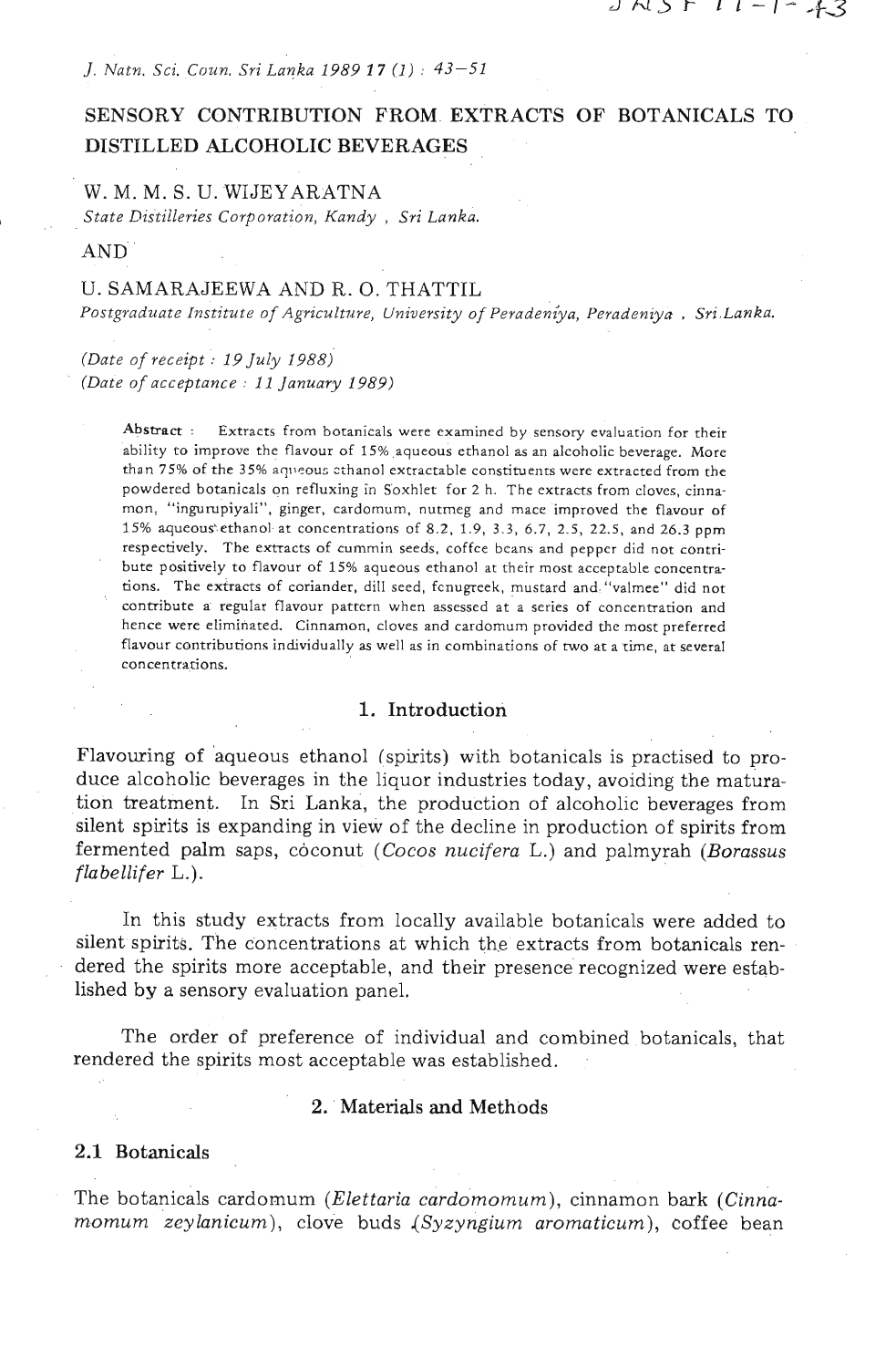(Coffea arabica), coriander seed (Cortandrum sativum), cummin seed (Cuminum cyminum), dill seed (Anethum graveolens), fenugreek (Trigonella foenum graceum), ginger (Zingiber officinale), "ingurupiyali" .(Kaempferia poenum graceum), ginger (Engroen efficiency, ingerepreficient (Errom-provident)<br>galanga), mace and kernel of nutmeg (Myristica fragrans) mustard seed<br>(Brassica juncea), black pepper (Piper nigrum) and stems of "valmee" (Gl

### 2.2 Test Solutions

The ethanol test solutions were prepared by diluting potable spirit containing  $96\%$ (v/v) ethanol with glass distilled water to  $35\%$  ethanol for the extraction of botanicals and 15% ethanol for sensory evaluation. All test samples were brought to the same colour by adding caramel. The potable spirits used in this study was purchased from State Sugar Corporation, Kantalai. The GLC trace of the spirits on a BP 20 capillary column and flame ionization detector gave only one peak (ethanol) and the estimated purity was 100%.

#### 2.3 Sensory Evaluation

.

Panel: From a pool of 100 volunteers employed at the State Distilleries Corporation, Kandy, 30 volunteers were selected based on their ability to judge alcoholic beverages as examined by "Tringle Test" and the "Duo- $\text{trio}$ test".  $1$  These volunteers who formed the panel were divided into 6 groups, so that each group consisted of sensory evaluators of different age, health status, education, smoking habits, type of employment **and** living area.

In sensory evaluation, the judges of the panel were required to rank the samples in a 'hedonic scale' indicating their preferences as : 1-like extremely : 2-like very much : 3-like moderately : 4-like slightly : 5-neither like nor dislike : 6 -dislike slightly : 7-dislike moderately : 8-dislike very much and 9-dislike extremely.<sup>1</sup> The duplicate and triplicate samples submitted in the preliminary experiments showed up to 5% variations in judgements.

All sensory evaluation experiments were carried out in late mornings, between 9.00 a.m. to 11.00 a.m. and early evenings, between 2.00 p.m. to 3.30 p.m. on week days avoiding Monday mornings and Friday evenings. Samples were served in clean 50ml clear glasses of the same type, in a quiet room with comfortable seats, artificial lighting from fluorescent tubes and containing air free from destructive odours. Between  $6-9$  samples were tested by a judge in a given sitting. Boiled water and facilities were provided to rinse the mouth prior to tasting each sample.

### 2.4 Extraction of Flavour Constituents from Botanicals

The botanicals were ground to pass through 500 mp sieve, in a Stein mill model M-2 for **3** min. at a speed of **7.** The moisture was estimated by drying 1g samples at  $105^{\circ}$ C for 2 h.<sup>3</sup> The powdered botanicals equivalent to 5g on dry weight basis, were extracted with 100 ml 35% aqueous ethanol in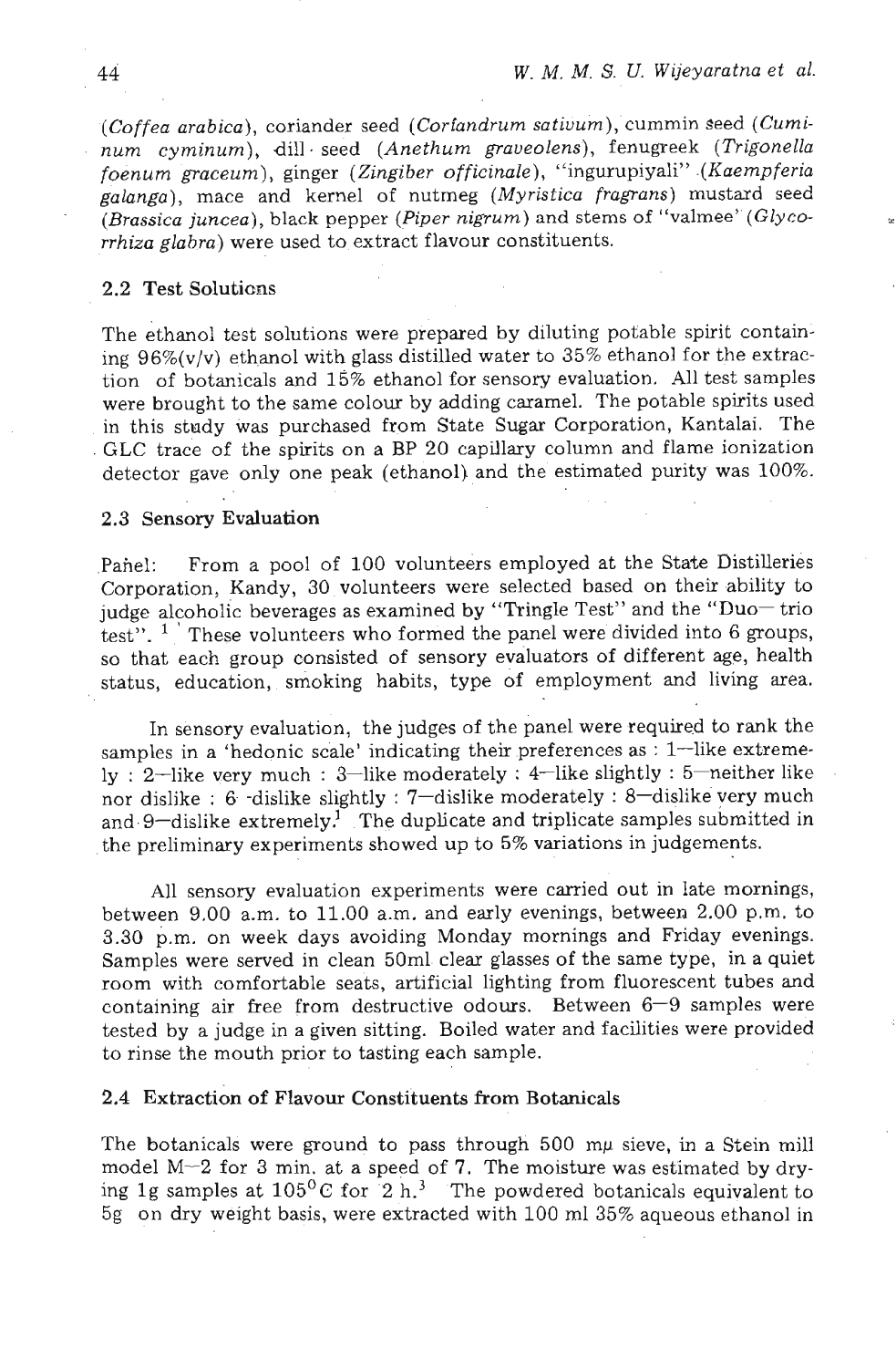Soxhlet at a siphon rate of  $8-10$  cycles per h for 1h. The residue was reextracted thrice under similar conditions. A fraction from each extract  $(10)$ ml) was evaporated to dryness over a water bath and then in a' vacuum oven at  $70^0$ C to estimate the dry weight.

Solutions of botanical extracts were prepared by pooling the Soxhlet extracts from first and second extractions and making to  $200 \text{ mi}$  with  $35\%$ aqueous ethanol. The resulting solutions, were diluted **lC** fold with 35% aqueous ethanol and stored at **4OC** pending evaluation.

### 2.5 Establishment of Unpleasant and Detection Thresholds

A series of test samples of 15% ethanol containing the extracts of each of the botanicals in the order of increasing concentration was submitted to the judges in the six groups to assess the concentrations of individual botanicals at which the spirits become unpleasant and the concentration at which the added botanical could be identified. (The botanical used was not disclosed to the judges). The concentration at which 50% of the judges assessed spirits as unpleasant was established as unpleasant threshold. The concentration at which 50% of the judges identified the added botanical correctly was established as the detection threshold.

### 2.6 Establishment of Most Acceptable Concentrations

A series of nine samples for each of the botanicals, within the range decided by the unpleasant threshold and by the preliminary experimerts, was submitted to the judges for ranking in the nine point hedonic scale. The samples submitted, randomized among and within the groups were coded using numbers or letters following no specific seauence. Histograms were prepared for each of the rank  $(1-9)$  and for each botanical by plotting the number of judges giving the rank against the concentration of the botanical. The most acceptable concentration was established as the concentration preferred by the highest number of judges from the mode of the frequency distribution.

### 2.7 Statistical **halysis**

Ncn-parametric techniques were used for the analysis of data as application of parametric proceedures of analysis would not be valid for data based on ranks. The setting up of this study was a randomized complete block where the judges were taken as blocks and the botanical extracts as treatments. The overall significant differences among the treatments were assessed by Friedman's test.<sup>2</sup> In establishing the most acceptable concentrations of In establishing the most acceptable concentrations of botanicals the data were analysed using Wilcoxon rank-sum test for comparisons in pairs.2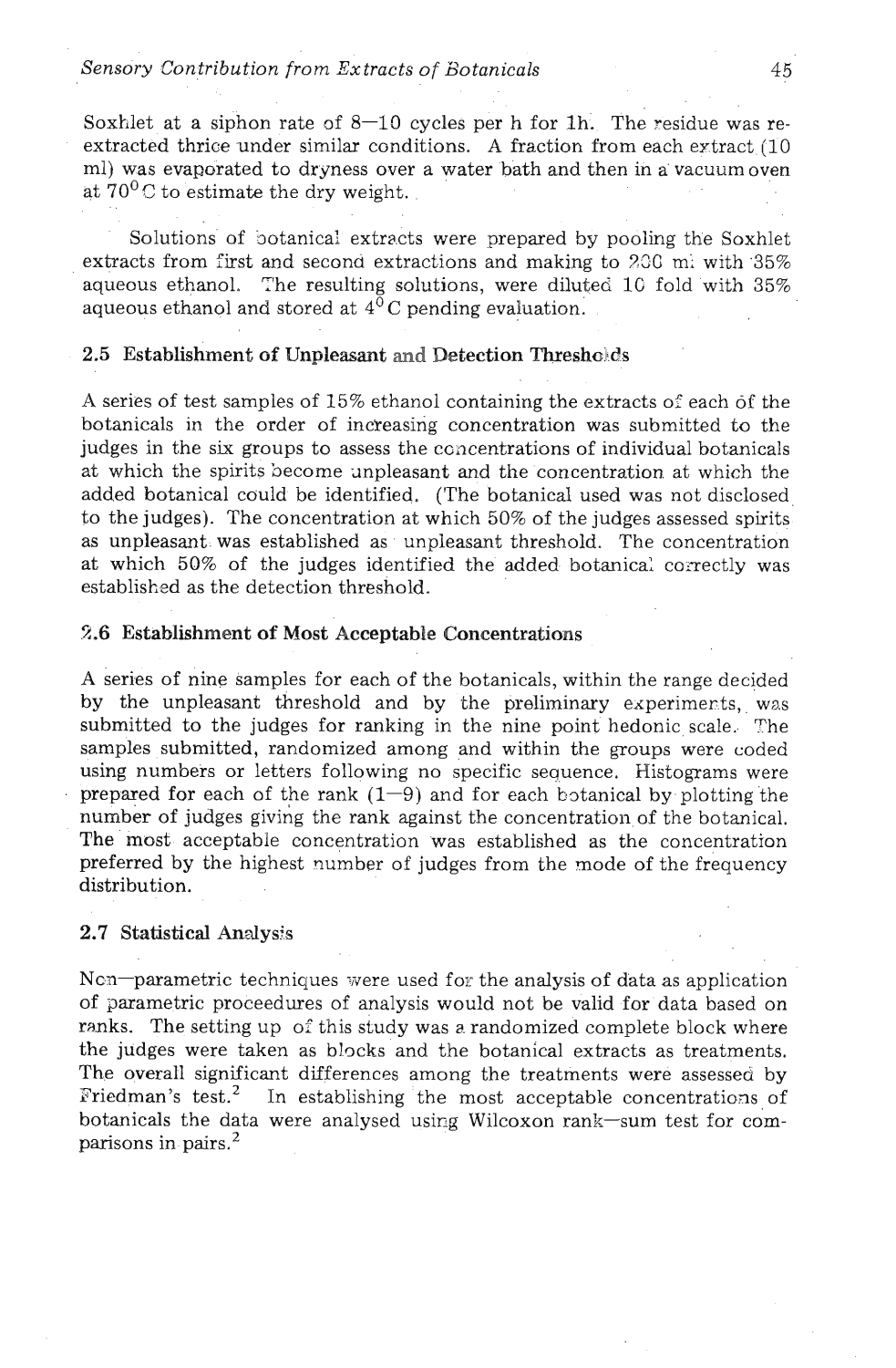## 2.8 Comparison of Botanicals for Order of Acceptability at.Their Most Acceptable Concentrations

, The ethanol test solutions flavoured with individual botanicals at their most acceptable concentration were compared together with 15% ethanol containing no extracts and the order of preference was established based on the ranking by the judges in the nine point hedonic scale.

A second set of ethanol test solutions containing a combination of extracts from two botanicals at a time, each contributing 50% of the most acceptable concentration was prepared. The 45 different combinations of test solutions grouped into five sets were initially ranked by the judges in the hedonic scale. The most acceptable combination of extracts in the test solutions from each of these sets were next ranked together in a six point hedonic scale by the judges to select the order of preference.

**A** third set of ethanol test solutions containing a combination of extracts from two botanicals at a time, one contributing 25% of it's most acceptable concentration and the other contributing 75% of it's most acceptable concentration was prepared. The ninety combinations produced were grouped into 10 sets for ranking as before. The most acceptable two samples for each set, together with a control of 15% ethanol (total of 21 combinations) was divided into 3 groups of 7 each and ranked by judges in a seven point hedonic scale. The final order of preference was established based on ranking by the judges in these **3** stages.

## 2.9 Overall Order of Preference of Botanicals

rhe overall order of preference of botanical extracts in 15% ethanol solution was established by ranking the most acceptable two samples from each of the above sets, containing the individual botanicals extracts, combination of extracts from two botanicals at 50% most acceptable concentration and the combination of extracts from two botanicals at 25% and 75% most acceptable concentrations. The ranking by the judges was done in a seven point hedonic scale.

#### 3. Results **and** Discussion

#### 3.1 Extraction of Flavour Constituents

Aqueous ethanol (35%) was used in extracting the botanicals as the extracted material should be totally soluble giving a clear liquid at the marketstrength of spirits. It was found, that 85% of the aqueous ethanol extractable material could be obtained by extracting in Soxhlet for 2 h. except in case of ginger where only 70% was extracted. The extraction for 2 h in Soxhlet was therefore fixed as the standard. The botanicals used for extraction contained less than 10% moisture except for "valmee" (Table 1).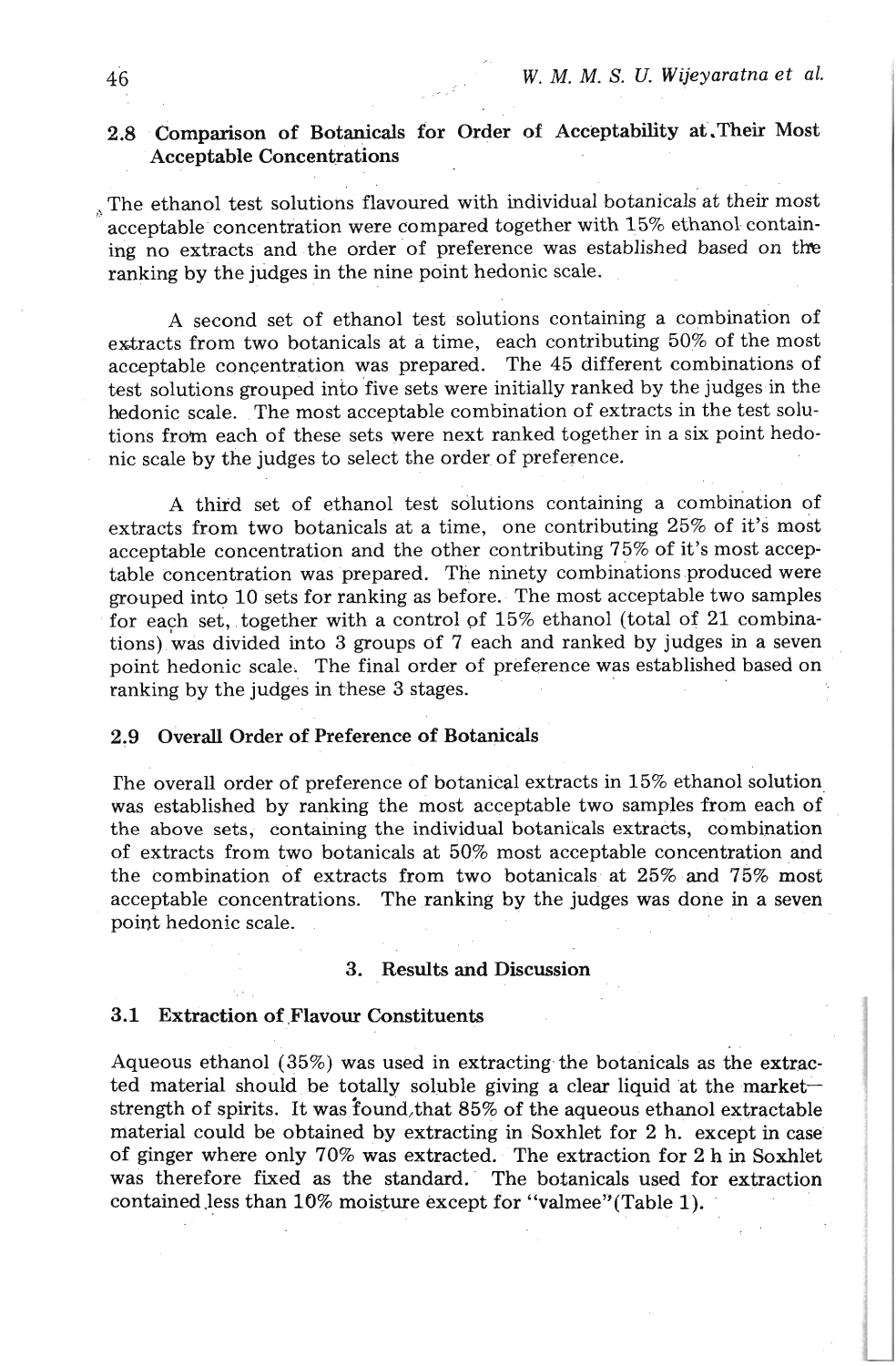## *.Sensory Contribution from Extracts of Botanicals* **.47**

| Table 1. The moisture percentage and the concentrations at which the                 |  |  |  |
|--------------------------------------------------------------------------------------|--|--|--|
| botanical extracts are detectable, unpleasant and most acceptable<br>in 15% ethanol. |  |  |  |
|                                                                                      |  |  |  |

| botanical      | moisture   | thresholds (mg extract/l) |            |                 |  |
|----------------|------------|---------------------------|------------|-----------------|--|
|                | percentage | detection                 | unpleasant | most acceptable |  |
| cardomum       | 8.6        | 5.10                      | 4.68       | 2.55            |  |
| cinnamon       | 7.3        | 4.75                      | 3.33       | 1.90            |  |
| cloves         | 5.5        | 11.28                     | 10.25      | 8.20            |  |
| coffee bean    | 8.3        | 16:80                     | 14.40      | 12.00           |  |
| coriander      | 7.5        | 1.68                      | 0.56       | 0.00            |  |
| cummin seed    | 6.4        | 8.05                      | 4.60       | 3.45            |  |
| dill seed      | 6.4        | 2.59                      | 0.93       | 0.00            |  |
| fenugreek      | 4.9        | 3.78                      | 0.54       | 0.00            |  |
| ginger         | 14.8       | 8.55                      | 9.50       | 6.65            |  |
| "ingurupiyali" | 9.8        | 5.80                      | 4.71       | 3.26            |  |
| mace           | 3.8        | n. i.                     | 30.63      | 26.25           |  |
| mustard        | 6.5        | 2.21                      | $-0.98$    | 0.00            |  |
| nutmeg         | 4.8        | 28.13                     | 26.25      | 22.50           |  |
| pepper seed    | 5.9        | 4.39                      | 3.04       | 2.03            |  |
| "valmee"       | 10.9       | 3.31                      | 2.04       | 0.00            |  |

n. i.  $-$  not identifyable up to 70 mg/l

In establishing the sensory evaluation panel reliability was achieved as far as possible by eliminating those who failed to detect flavour differences when tested by "Triangle" and "Duo-trio" tests. The uniformity and wide range of sensory responses was maintained by grouping the judges so that each group contained people of diverse habits.

# 3.2 Unpleasant and Detection Thresholds

The botanical extracts in test solutions could contribute a decoction-likeflavour to the spirits at certain concentrations causing a disadvantage. The recognition of the botanical added to improve the flavour may sometimes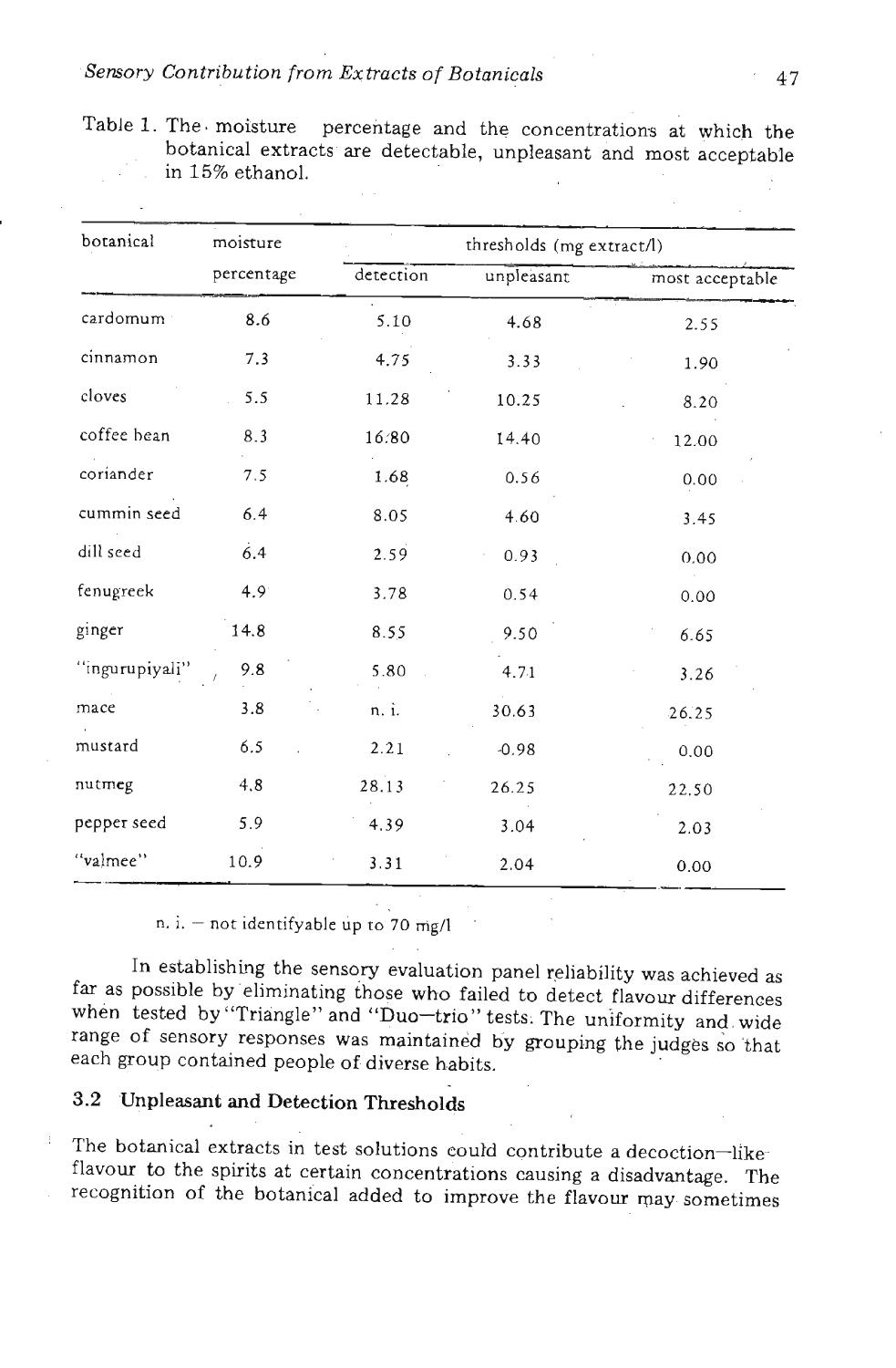devalue the product and discourage the consumer. The concentrations at which these features would become obvious was establised by sensory evaluation (Table 1). It is noteworthy that the concentration at which the flavoured test solutions could be detected was higher than the concentra- 'tions at which the presence of flavour constituent from the botanicals render the test solutions unpleasant except in case of ginger.

### **3.3 Most Acceptable Concentrations**

Of the extracts from the 15 botanicals examined, the test solutions flavoured with coriander, dill seed, fenugreek, mustard and "valmee" did not show a normal distribution pattern when the number of judges giving any given rank was plotted against the concentration. They were eliminated from further tests as their most acceptable concentration cannot be established (Table 1). Of the extracts from the balance 10 botanicals evaluated' cloves, cinnamon, "ingurupiyali", ginger, cardomum, nutmeg and mace were judged to improve the flavour of 15% ethanol at their most acceptable concentrations, with cloves and cinnamon providing the best flavours (Table 2).

| botanical<br>(in decreasing order of<br>acceptability) | most acceptable<br>concentration |  |
|--------------------------------------------------------|----------------------------------|--|
| cloves                                                 | $8.2\,$                          |  |
| cinnamon                                               | 1.9                              |  |
| "ingurupiyali"                                         | 3.3                              |  |
| ginger.                                                | 6.7                              |  |
| cardomum                                               | 2.5                              |  |
| nutmeg                                                 | 22.5                             |  |
| mace                                                   | 26.3                             |  |
| 15% ethanol (control)                                  | $\ddot{\phantom{0}}$             |  |
| cummin seed                                            | 3.5<br>$\sim$                    |  |
| coffee bean                                            | 12.0                             |  |
| pepper                                                 | 2.0                              |  |

Table 2. The decrease in order of acceptability of extracts from individual botanicals in 15% ethanol and their most acceptable concentrations. (mg extract / 1).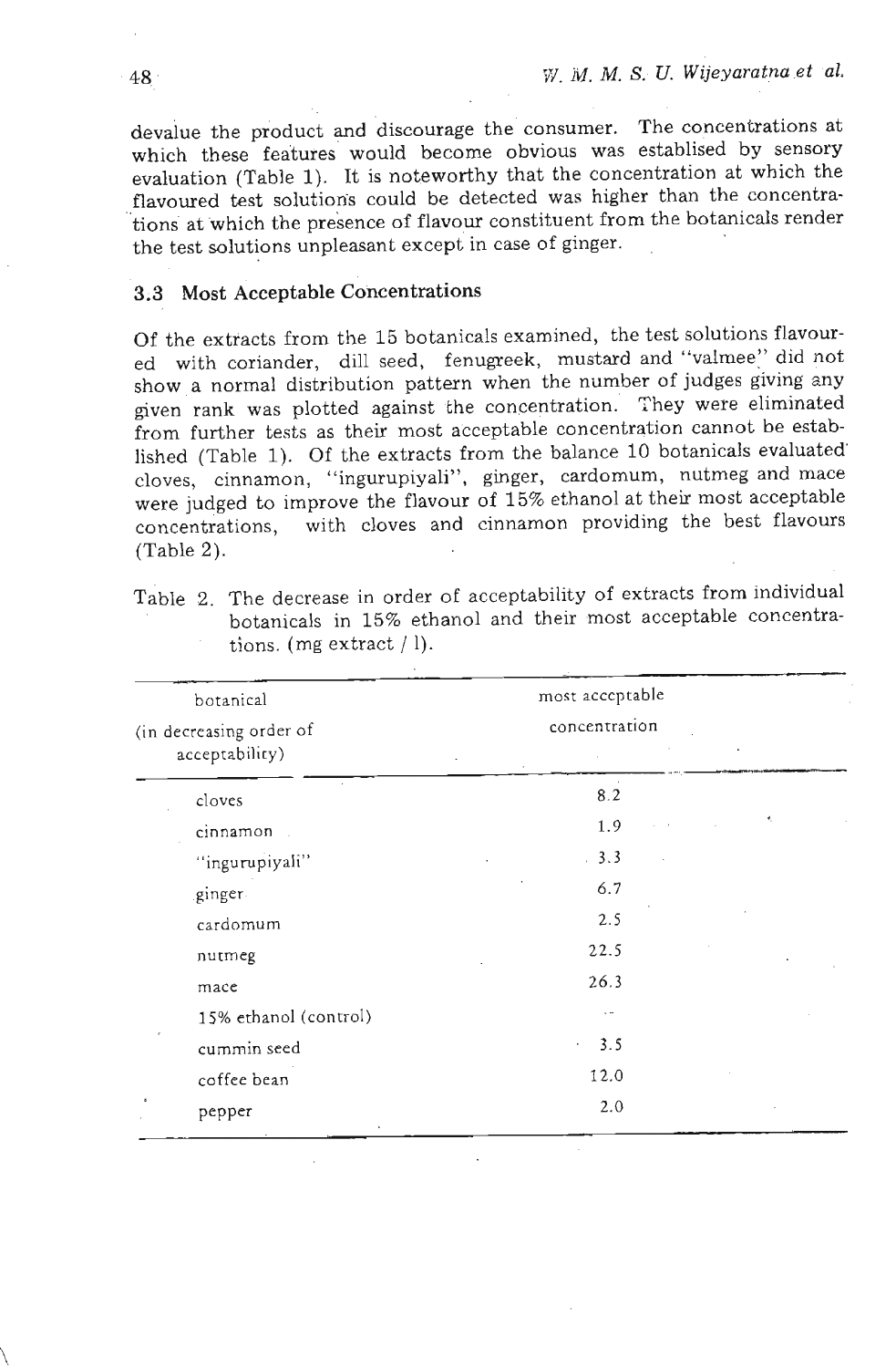Of the 45 combinations of spirits obtained by combining extracts from two botanicals at a time, at 50% of their most acceptable concentrations, only 5 combinations contributed to the flavour of 15% ethanol positively (Table **3).** Cardomum, cinnamon and cloves between themselves were judged to provide the most preferred combinations.

Table **3.** The decrease in order of acceptability of combination of extracts from botanicals at 50% of their most acceptable concentration.  $(mg extract / 1)$ 

| botanicals          | concentration |        |
|---------------------|---------------|--------|
| R                   |               | B      |
| cinnamon            | 1.25          | 0.95   |
| cloves <sup>-</sup> | 0.95          | 4.10 : |
| ginger              | 1.63          | 3.33   |
| "ingurupiyali"      | 6.00          | 1.63   |
| "ingurupiyali"      | 4.10          | 1.63   |
|                     |               |        |
|                     |               |        |

Of the 90 possible combinations evaluated as combined extracts from two botanicals, $\omega$  one contributing at 25% of its most acceptable concentration, and the other contributing at  $75\%$  of the most acceptable concentration, 19 combinations were judged to provide a better flavour than the control, 15% ethanol (Table 4). Combinations of cloves, cinnamon and cardomum between themselves were judged to be the best. Extracts from these three botanicals appeared to occur inore frequently in combination with others in the 19 more preferred combinations.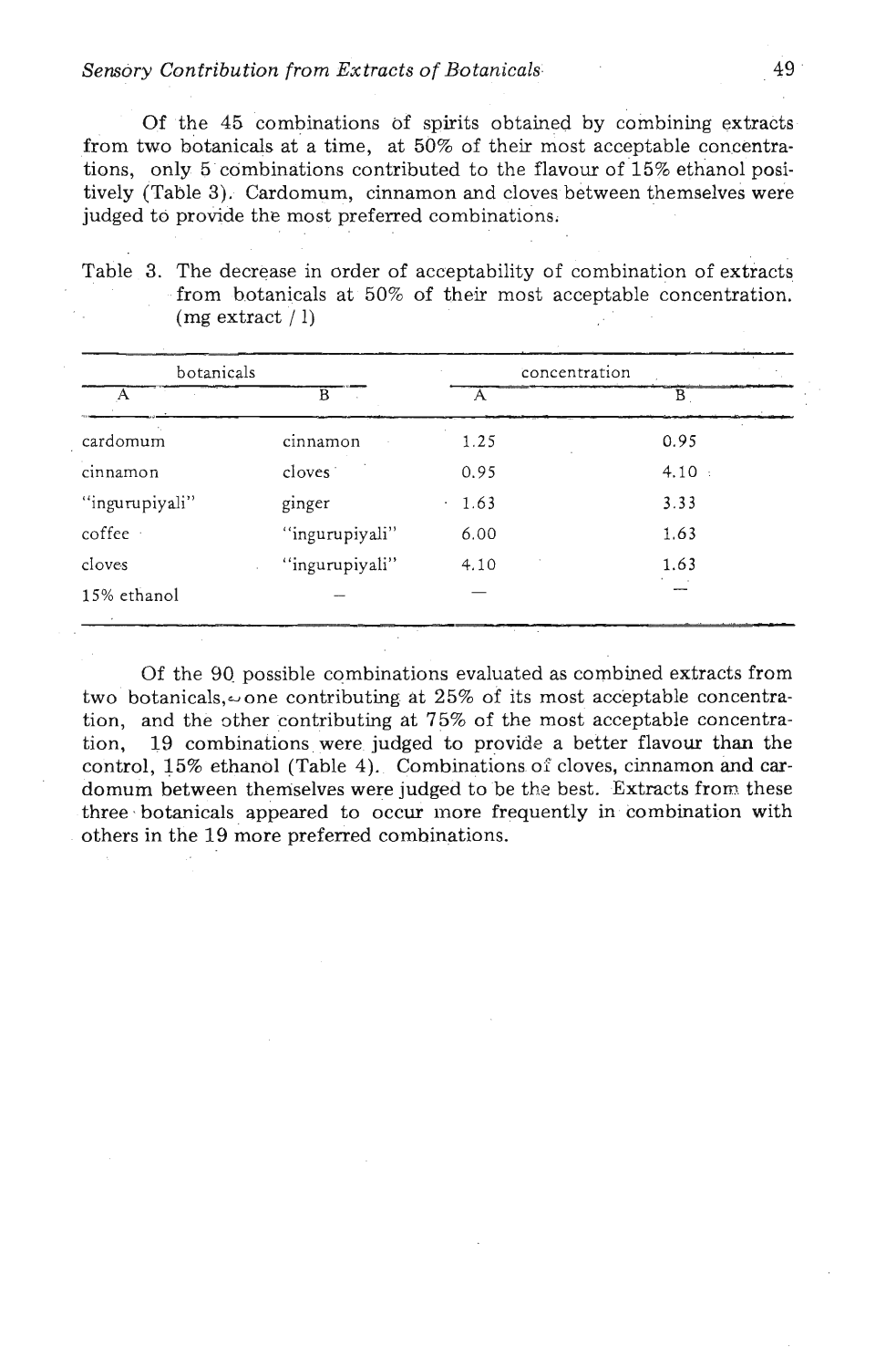| botanical      |                | concentration |      |  |
|----------------|----------------|---------------|------|--|
| Ä              | $\, {\bf B}$   | A             | B    |  |
| cloves.        | cinnamon       | 2,05          | 1.43 |  |
| cinnamon       | cardomum       | 0.48          | 1.91 |  |
| cardomum       | cloves         | 0.64          | 6.15 |  |
| mace           | cinnamon       | 6.56          | 1.43 |  |
| cummin seed    | ginger         | 0.86          | 4.99 |  |
| "ingurupiyali" | ginger         | 0.82          | 4.99 |  |
| nutmeg         | cinnamon       | 5.63          | 1.43 |  |
| nutmeg         | cloves         | 5.63          | 6.15 |  |
| cummin seed    | cinnamon       | 0.86          | 1.43 |  |
| "ingurupiyali" | cloves         | 0.82          | 6.15 |  |
| ginger         | cinnamon       | 1.66          | 1.43 |  |
| ginger         | cloves         | 1.66          | 6.15 |  |
| pepper         | ginger         | 0.51          | 4.99 |  |
| mace           | cardomum       | 6.56          | 1.91 |  |
| cardomum       | cinnamon       | 0.64          | 1.43 |  |
| cloves         | "ingurupiyali" | 2.05          | 2.45 |  |
| cinnamon       | ginger         | 0.48          | 4.99 |  |
| coffee         | cinnamon       | 3.00          | 1.43 |  |
| coffee         | cardomum       | 3.00          | 1.91 |  |
| 15% ethanol    |                |               |      |  |

Table 4. The decrease in order of acceptability of combinations of extracts from botanicals at  $25\%$  (A) and  $75\%$  (B) of their most acceptable concentrations **(mg** extract / 1).

## **3.4 OveraU Preference of Added Botanical Extracts**

When the two most acceptable botanicals or combinations of botanicals from each of the above sets (Tables 2, **3** and 4) were compared, combination of cloves and cinnamon was judged the best (Table  $5$  ). It is noteworthy that in all experiments the extracts from the botanicals cloves, cinnamon **and** cardomum were judged to make the best contributions towards flavour individually as well as in the two different combinations examined.